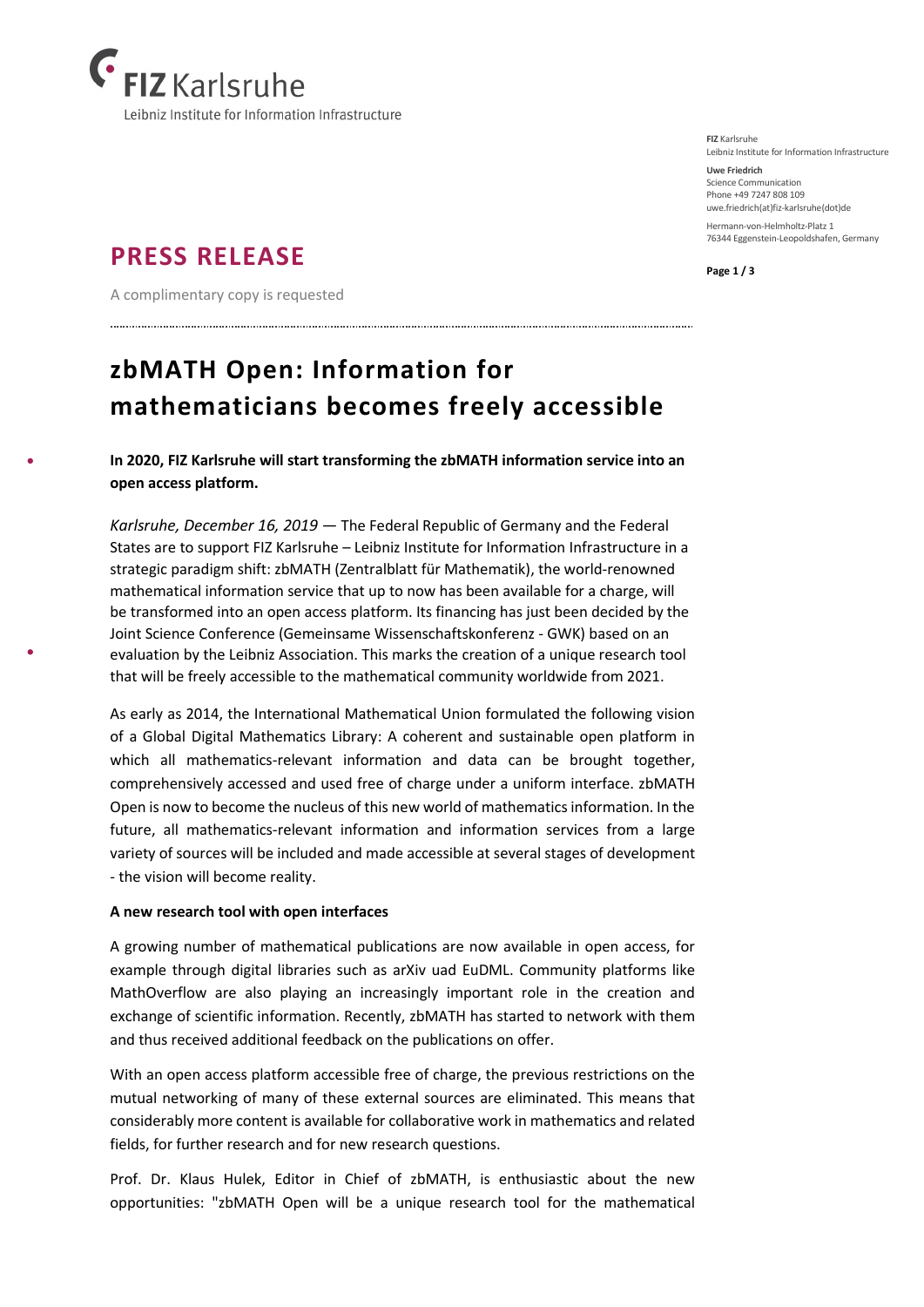community and beyond. With zbMATH Open, science will receive innovative support in **Page 2 / 3** search and analysis as well as in the assessment of mathematical information".

Prof. Dr. Volker Mehrmann, President of the European Mathematical Society (EMS) emphasizes: "Open interfaces enable the mathematical community to build on existing research results and to contribute its own developments to the scientific value-added process. This helps to tap new innovation potential and to sustainably strengthen the development of science."

Sabine Brünger-Weilandt, President and CEO of FIZ Karlsruhe, adds: "The outreach that can be achieved with the new zbMATH platform can be seen in a variety of application scenarios. One of these is the transfer of knowledge by networking with educational platforms that are relevant to mathematicians. We want to promote this in a targeted manner, also with the aim of promoting young people's interest in MINT topics."

zbMATH is an information service for mathematicians in research and teaching, with networked information on mathematical topics, authors, publications, references and software. It provides detailed information on mathematical publications dating back to 1868 and provides access to more than 3.7 million bibliographic references from the world's literature and mathematical software. A unique selling point is the mathematical formula search. Author profiles offer collected information on authors and their networks as well as on journals. Users of zbMATH can thus identify research trends and evaluate mathematical research. Summarized and evaluated by an international network of more than 7,000 scientists, the articles assure a scientific quality that becomes transparent to the public. This quality assurance process is highly appreciated by the community.

More information is available on the zbMATH product website at [www.zbmath.org](http://www.zbmath.org/) and on our website [www.fiz-karlsruhe.de.](http://www.fiz-karlsruhe.de/)

FIZ Karlsruhe – Leibniz Institute for Information Infrastructure is a not-for-profit limited liability company. As one of the largest non-academic information infrastructure institutions in Germany, we have the public mission to provide researchers and scientists with scientific in-formation and to develop the appropriate products and services. To this end, we edit and index large data volumes from manifold sources, develop and operate innovative information services and e-research solutions, and carry out research projects of our own. FIZ Karlsruhe is a member of the Leibniz Association which comprises more than 95 institutions involved in research activities and/or the development of scientific infrastructure.

**Press contact Uwe Friedrich Science communication** Phone +49 7247 808 109 uwe.friedrich(at)fiz-karlsruhe(dot)de **Weitere Informationen** FIZ Karlsruhe – Leibniz Institute for Information Infrastructure Hermann-von-Helmholtz-Platz 1 76344 Eggenstein-Leopoldshafen

Phone +49 7247 808 555 contact(at)fiz-karlsruhe(dot)de